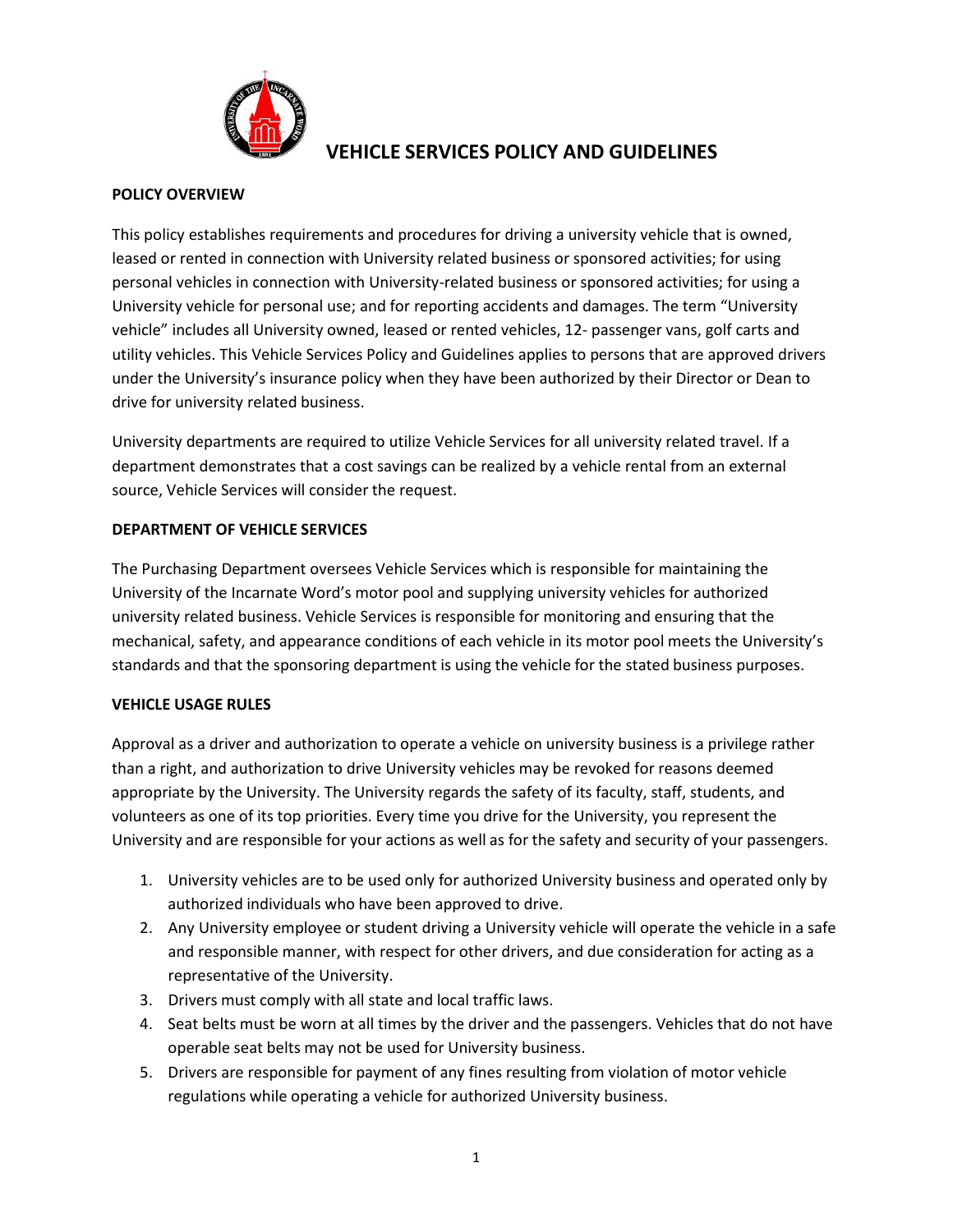- 6. Only passengers authorized by Vehicle Services may ride in University vehicles. Transportation of unauthorized passengers is prohibited. All non-employee passengers, including students, must be pre-approved by the director or dean and execute a release prior to riding as passenger.
- 7. University owned vehicles are to be housed on University property when not in use.
- 8. For extended trips, the authorized driver may not drive longer than ten hours in one day (this does not include breaks). After ten hours, there must be a break of eight hours off the road. There will be no exceptions.
- 9. The University **prohibits** the use of cell phones without a hands free device while driving a University vehicle.
- 10. University owned vehicles should not be used to jump-start, push or tow other vehicles unless Vehicle Services provides specific permission or instruction.
- 11. You must turn the vehicle off, remove the keys, and lock the vehicle when it is unattended.
- 12. You may not drive the vehicle at speeds that are in excess of the posted speed limit or inappropriate for the type of vehicle or the road conditions.
- 13. You may not drive the vehicle "off road" unless the vehicle is appropriate for that use.
- 14. You must inspect the vehicle for safety concerns prior to use, including checking tires, lights and other safety equipment for observable defects. Report any defects to Vehicle Services prior to use.
- 15. University vehicles must never be parked in accessible parking spaces or in areas that block accessible parking spaces in any way.
- 16. All University vehicles must have signage visible to the driver directing drivers that it is against UIW policy to park University vehicles in areas that block accessible parking spaces in any way.
- 17. You are subject to applicable University disciplinary procedures for violations of University policy or rules.
- 18. Drivers must not drive when driving conditions are hazardous (this includes fog, heavy rain, snow or ice conditions).
- 19. Authorized Area of Operation: University vehicles may be operated in the contiguous United States. University vehicles may not be operated in Mexico.
- 20. Due to safety issues identified by the National Transportation Safety Board, fifteen passenger vans may not be used for University-related activities.
- 21. No transportation of dangerous chemicals, flammable items, or other hazardous materials without prior approval of Vehicle Services.

#### **WHO MAY DRIVE A UNIVERSITY VEHICLE**

**Only persons authorized by their dean or director and Vehicle Services to drive a university vehicle, that meet all university driver standards, that otherwise hold a valid driver's license for the class of vehicle being driven, and that have been approved as a driver by the university's insurance company, may drive a university vehicle.**

The following groups may otherwise be authorized to drive a university vehicle:

- 1. Student:
	- a. An enrolled student, including registered student organizations and academic groups, who have obtained authorization for travel in furtherance of educational or group objectives.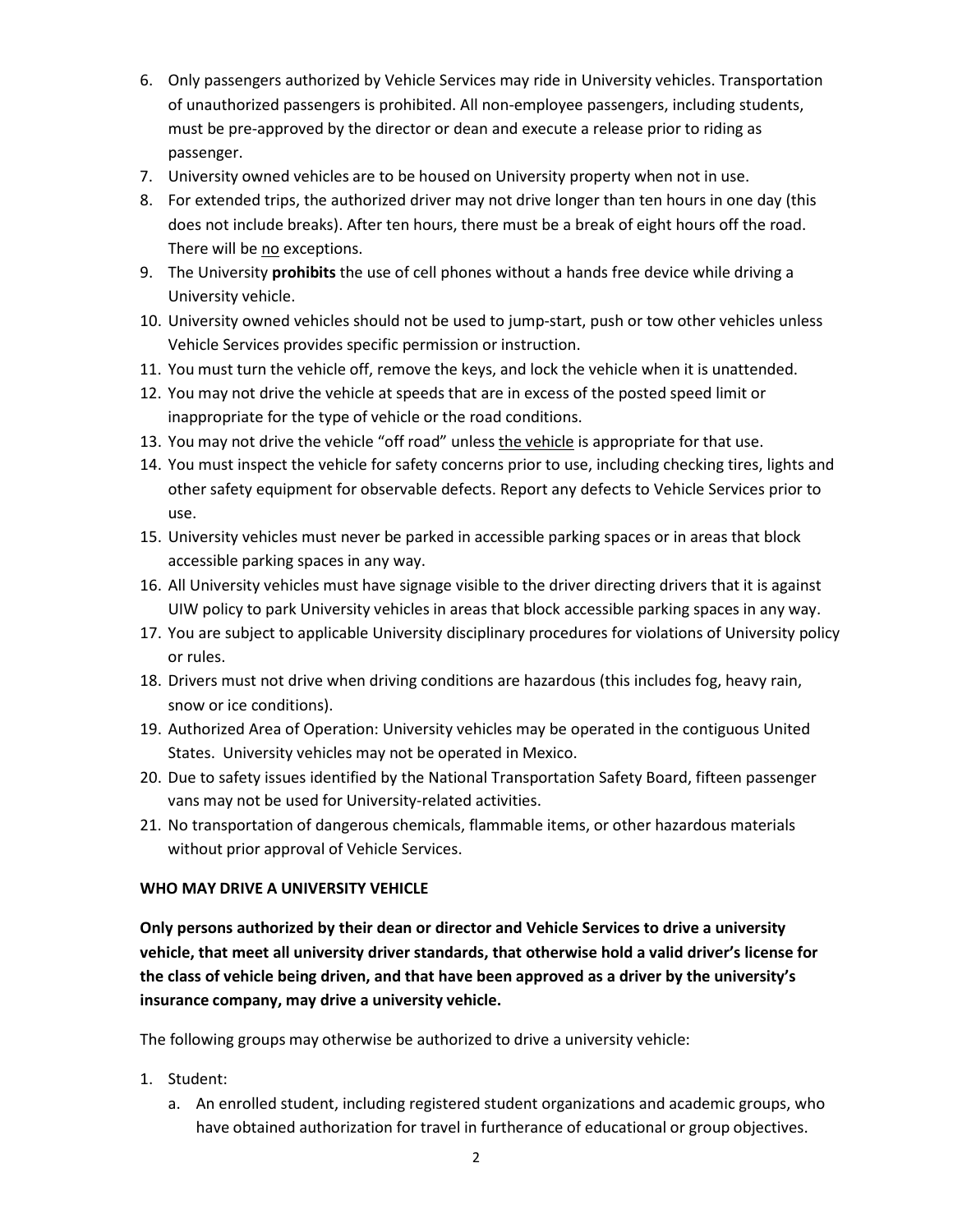The authorization must be provided by dean if the travel is connected to an academic department, or the director, if the travel is connected to a business unit.

- b. A University Athletic Team that has obtained approval for travel in furtherance of educational or team objectives.
- 2. Employees: University Faculty/Administrator/ Staff: Full time staff, administrator or faculty members who have obtained authorization for travel in furtherance of educational or group objectives. The authorization must be provided by dean if the travel is connected to an academic department, or the director, if the travel is connected to a business unit.

### **APPROVED DRIVER QUALIFICATIONS UNDER THE UNIVERSITY'S INSURANCE POLICY**

Only persons that are approved as a driver by the university's insurance company may drive a university vehicle. To be placed on the university's insurance carrier's list of *Approved Drivers* to drive, a person must:

- Complete the Driver Authorization Form and submit it to Vehicle Services to allow for a three year driving record check. This record check may be performed annually and may require submittal of a new authorization.
- Must be at least 21 years of age.
- May not be greater than 72 years of age, unless you provide a medical clearance that is approved by the insurance company.
- Submit a copy of the valid, unrestricted driver's license (except for corrective eyewear) required by the state where each applicant driver claims residency.
- Valid United States Drivers or Canadian Driver's License.
- Meet all other requirements as set forth by the insurance company

## **UNIVERSITY DRIVER STANDARDS**

Only persons that met these driver standards are authorized to operate a university vehicle:

- Driver must be an approved driver, and therefore insurable, under UIW's Insurance policy.
- Driver must be a student or employee of the University, or working in an official capacity for a department with authorization provided by dean if the travel is connected to an academic department, or the director, if the travel is connected to a business unit.
- No more than two (2) moving violations and/or chargeable accidents in the most recent year.
- No more than three (3) moving violations and/or chargeable accidents in the most recent three (3) years.
- No "major convictions" within the last three (3) years. Major convictions include:
	- o Driving while intoxicated or "under the influence" of alcohol or drugs.
	- o Leaving the scene of an accident
	- o Careless or reckless driving violations
	- o Homicide or assault
	- o Attempting to elude a police officer
	- o Racing
	- o Permitting a minor to operate a vehicle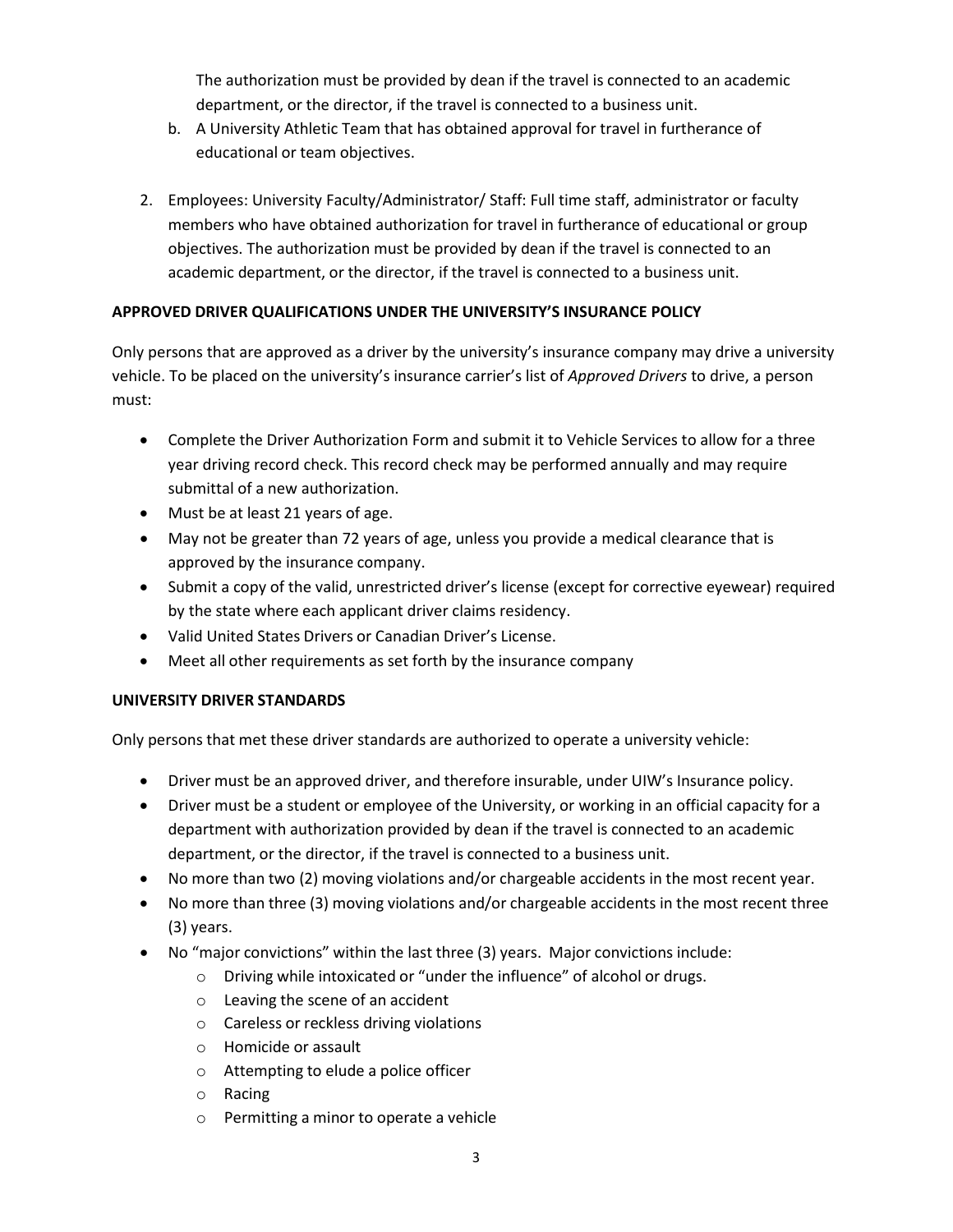o Vehicle abuse or misuse

### **LOSS OF DRIVING PRIVILEGES**

The following actions may result in suspension or termination of driving privileges and in appropriate disciplinary action consistent with the University's applicable policies and procedures:

- Operating a vehicle outside of the scope of the destination and school related activity or business.
- Operating a vehicle in a reckless or unsafe manner.
- Failing to report an accident immediately after an accident occurs, and preferably at the accident site, to the local law enforcement agency.
- Failing to report an accident involving a university owned vehicle, a rental vehicle, or your personal vehicle, as soon as is practicable, but in no event greater than 24 hours of the next business day to your dean or director and to Vehicle Services.
- Operating a vehicle while under the influence of alcohol or drugs.
- Parking in accessible parking spaces or in areas that block accessible parking spaces in any way.
- Immediately report to Vehicle Services any change in driving status as it may impact driving qualifications. Example- Suspension or revocation of a license, traffic citation.

### **PERSONAL USE**

Personal use of a university owned vehicle is strictly prohibited. Exceptions to this policy may only be granted by the Vice President for Business and Finance.

## **RENTAL VEHICLES:**

Enterprise: The University maintains a relationship with Enterprise Rent-A-Car.

- $\circ$  Rentals where the point of origin is within a 100 mile radius of San Antonio, Texas, shall be handled by Vehicle Services.
- o Accessible Vehicles rentals shall be handled by Vehicle Services.
- o Rentals where the point of origin is greater than a 100 mile radius of San Antonio, Texas, please contact at CTP/Rennert Travel to make a reservation.

Make certain to inspect your rental vehicle for damage prior to leaving the rental lot at the time of pick up. Make certain a written notation of any damage is made on the rental agreement by the rental agent.

Inspect your rental vehicle at the time of return to the rental company. Make certain a written notation of the damage is made on the rental agreement by the rental agent.

Contact Enterprise as soon as possible concerning special circumstances affecting the pick up or return of a vehicle.

Insurance Guidelines for Entering into Domestic Car Rental Contracts: The University's commercial automobile liability policy provides physical damage and liability coverage for rental cars; therefore, it is not necessary to purchase the insurance provided by the rental agency. As such, the University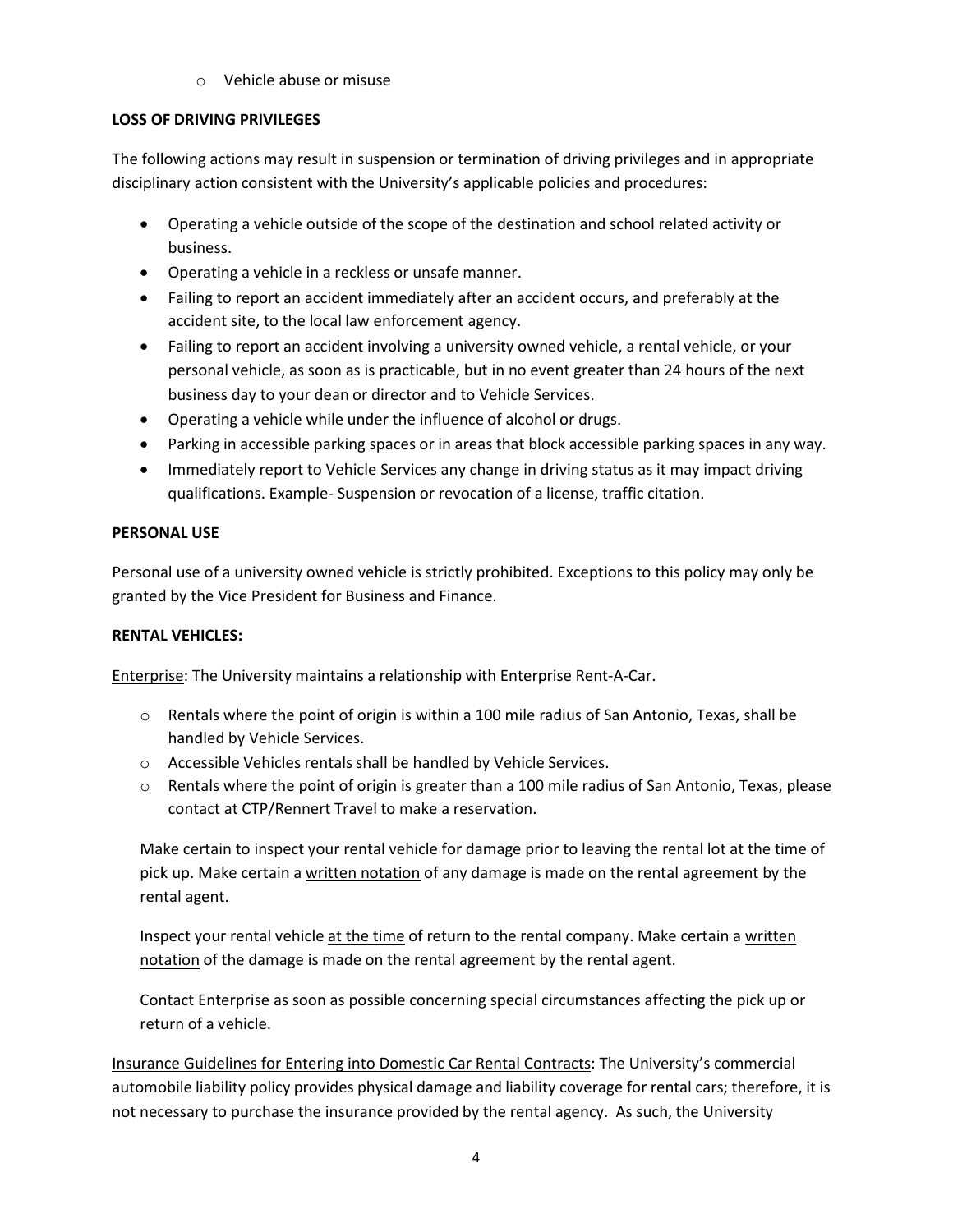recommends declining the "collision damage waiver" and "liability insurance waiver" offered by car rental firm, except when leasing a car in a foreign country. The University's automobile liability does not cover any loss to personal effects or baggage. The Renter can purchase this type of coverage by purchasing Personal Effects Cargo (PEC) coverage. PEC benefits apply to personal effects belonging to the vehicle renter; however, it will not be considered a University-reimbursable expense.

International Auto Rental: Renter must purchase the maximum limits required by law in the country where travel is to take place for physical damage and liability, but not for luggage.

#### **USE OF PRIVATELY OWNED VEHICLES**

Drivers shall utilize a university vehicle whenever possible and if not available, then Vehicle Services shall seek alternative transportation options such as rental cars, public transportation or charter services.

In the normal course of business, students and employees are not authorized to transport students and employees in their personal vehicles on university business. In rare circumstance and only with advance approval of the dean or director, students and employees may transport students and employees in their private vehicles on University business; however, the driver must be an **approved driver** and is subject to the requirements of this policy. For the purposes of this provision, employees and students who transport students on a trip that is a business or course requirement or at the direction of their dean or director are considered to be on "University business." For this rare situation, a release is found at:<https://orgsync.com/9997/forms/14852>

Approved drivers operating their personal vehicle for authorized University business shall be reimbursed for mileage at the annual Standard Rate found on the Payroll website.

#### **INSURANCE COVERAGE**

The University maintains commercial automobile liability coverage and physical damage coverage on University-owned or hired vehicles. There is no insurance coverage for theft of personal items from University-owned, hired or your personal vehicle. Drivers are encouraged to consult with their personal lines insurance provider to determine if coverage for property in vehicles is included in their homeowner's insurance policy.

Personal Vehicles: Faculty, staff and students that are approved drivers using their personal vehicle on University business or sponsored activities are required to carry auto liability insurance with minimum limits as required in Texas. In an accident involving a driver's personal vehicle, the university policy will cover liability only (claims made against the driver by third parties) and not physical damage to the driver's vehicle. In this regard, the driver must use his/her individual automobile insurance coverage as the primary insurance. The University's liability coverage will apply when the vehicle owner's policy has been exhausted. Further, the University will not reimburse a driver, or other private owner, or his/her insurer for any deductible or liability claim paid by their personal auto insurance policy or for any damage to the vehicle.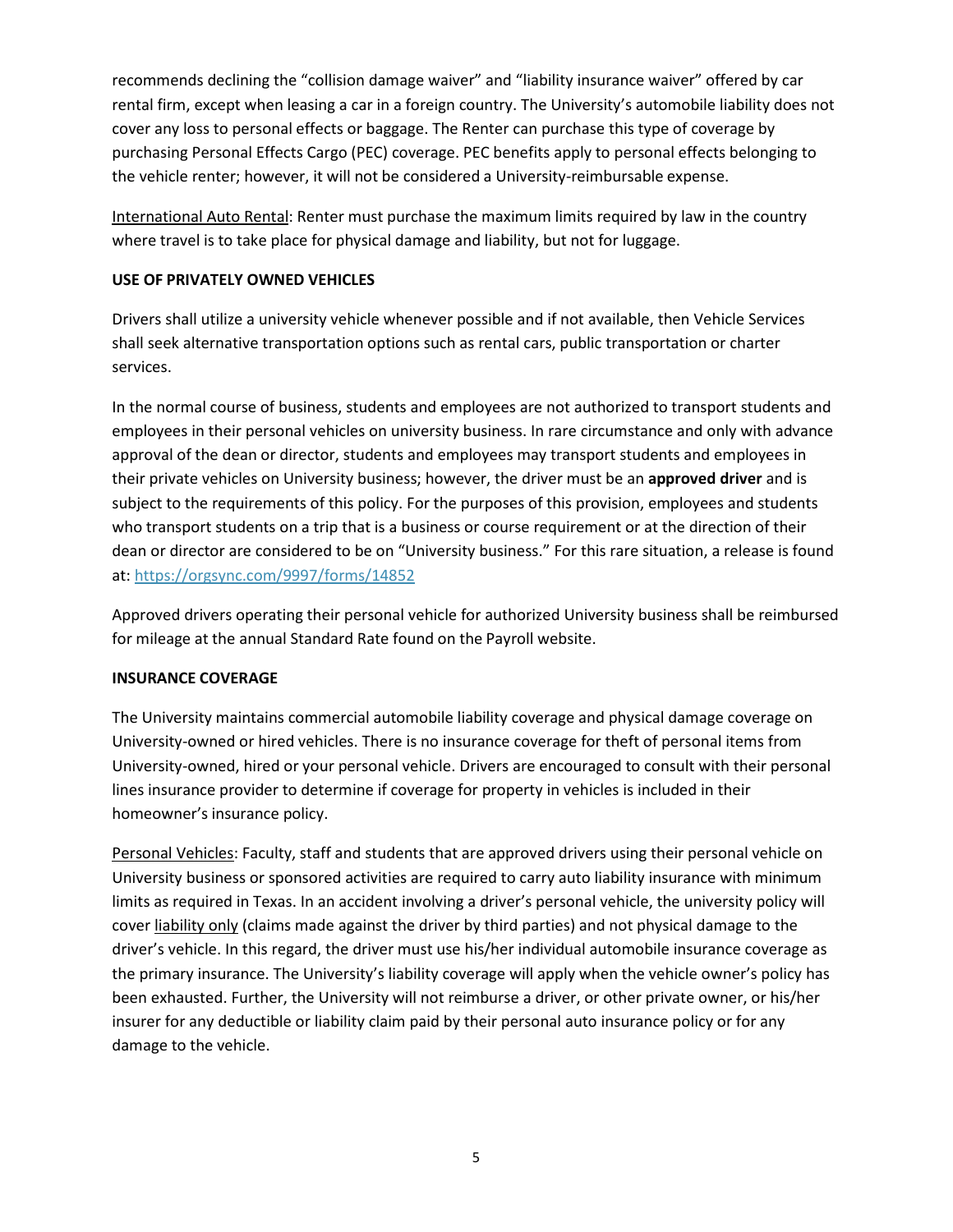Employee- Injury and lost wages: When traveling on University business and within the course and scope of employment and in furtherance of university business at the time of the accident, employees are covered by the university's workers' compensation Insurance.

#### **STUDENT ORGANIZATION TRAVEL**

Registered student organizations may make off-campus trips that are approved by the organization and Director of Student Center and Leadership Activities (SCLA). In order to use a University owned vehicle, the trip must be sponsored by a recognized student organization and a UIW employee must accompany the group.

Vehicle Services will not approve a vehicle for use by the student organization until it has been provided the document entitled "Event Approval Form" confirming that the Director of SCLA has approved the use of the university vehicle and event, that the student is an approved driver, and that the SCLA has reviewed with the student and provided a copy of the Vehicle Services Policy and Guidelines.

#### **ACCIDENTS**

Damages to Vehicle: An accident is defined as any incident that causes damage to persons or property. Report accidents or damage involving a university owned vehicle, a rental vehicle, or your personal vehicle immediately, but in no event greater than 24 hours of the next business day to your dean or director and to Vehicle Services.

#### Guidelines in the event of an accident:

- 1. Keep calm and do not argue with other persons involved in the accident.
- 2. Notify the local law enforcement agency immediately after an accident occurs, and at the accident site (unless it would be unsafe), and request that an accident report be completed.
- 3. Check for the University's Insurance ID card in the glove compartment of University-owned vehicles. The ID card is required by law and provides evidence of the University's fleet insurance coverage.
- 4. Cooperate fully in responding to requests for information from law enforcement officials. It is also permissible to state that you are driving a university vehicle and that it is insured under a university policy.
- 5. If injury is involved, get immediate medical aid.
- 6. Report injuries you or your passengers sustain to your director or dean, Health Services, and Human Resources.
- 7. Discuss the accident only with police officers, the University's insurance representatives or University officials. Refer all questions from lawyers, other involved parties, and others to the General Counsel.
- 8. Take down as much information as you can on all other party(ies) to the accident (e.g., insurance company, driver's name. license number, plate number, make of car, model of car, year, how accident happened, witness, addresses, phone numbers, etc.).
- 9. Do not undertake or authorize any repairs (other than emergency repairs to safely return to the lodging/destination). Authorization may only be provided by the Director of Vehicle Services.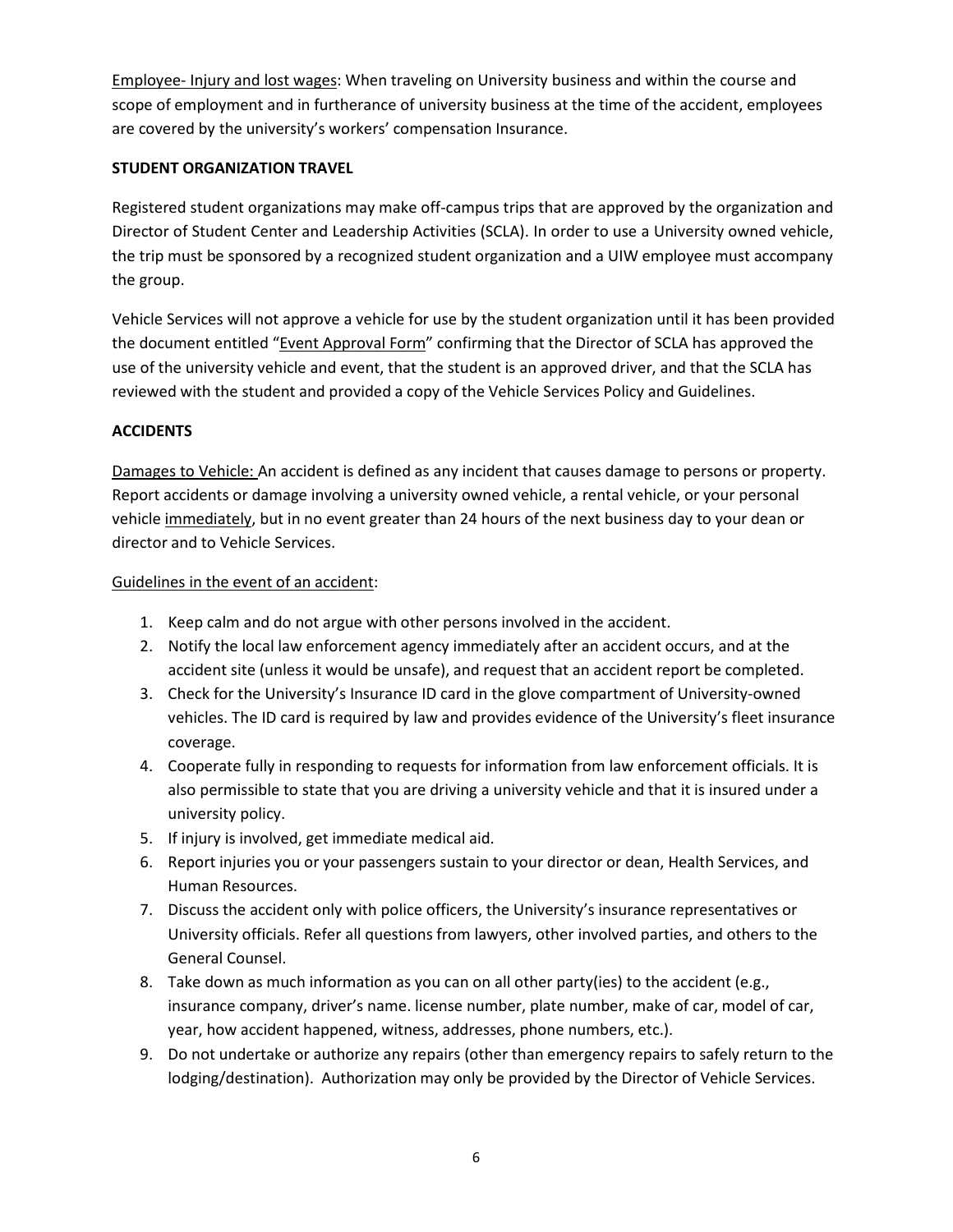#### **GARAGING**

Operators must take all reasonable precautions to prevent damage or theft of University Vehicles when parked and not in operation.

- A. Roll up all windows.
- B. Lock all doors.
- C. Remove all valuables and conspicuous items, and if unable to remove, hide from sight and lock all valuables in the trunk so that they are not visible.
- D. Where possible, park in a lighted area or where security protection exits.

#### **FUEL AND FUELING**

- University vehicles shall be returned with a full tank of gas.
- Fuel cards are issued by Vehicle Services to authorized users.
- Fueling vehicles locally will be accomplished by the card the driver was issued (i.e. Valero, Shell and Fuelman).
- Retain all fuel receipts and provide to Vehicle Services when returning the vehicle.
- Fueling when the university's gas card is not available: The driver may fuel by using his/her personal credit card and shall be reimbursed at the time of the travel settlement with Accounts Payable.

### **GOLF CARTS AND UTV PROGRAM**

**Purpose**: The Golf Cart and Utility Terrain Vehicle (UTV) program ensures the safe operation of golf carts and utility vehicles while operated on the campus. The Vehicle Services Policy and Guidelines are applicable to employees, students, and contractors/vendors that own and/or operate golf carts and UTVs. In this policy, all references to "golf carts" includes UTVs.

All owners and operators of golf carts have specific responsibilities to ensure safe operation of golf carts and good maintenance in accordance with the manufacturer's guidelines.

#### **Driver standards:**

- Approval to operate a UIW golf cart is the same as a licensed vehicle, except the minimum age is 18, rather than 21.
- You must be issued a Golf Cart Operator's Permit.
- Successful completion of a Golf Cart Safety Program.

**Golf Cart Operational Procedures**: Golf carts shall be operated with the utmost courtesy, care and consideration for the safety and convenience of pedestrians. Golf carts shall be operated in accordance with following specifications:

- 1. Pedestrians shall be afforded the right-of-way at all times.
- 2. Operators are prohibited from driving or removing golf carts from UIW Property.
- 3. Golf carts are prohibited on the property of the Generalate and the Village at Incarnate Word.
- 4. Golf carts are restricted to campus streets.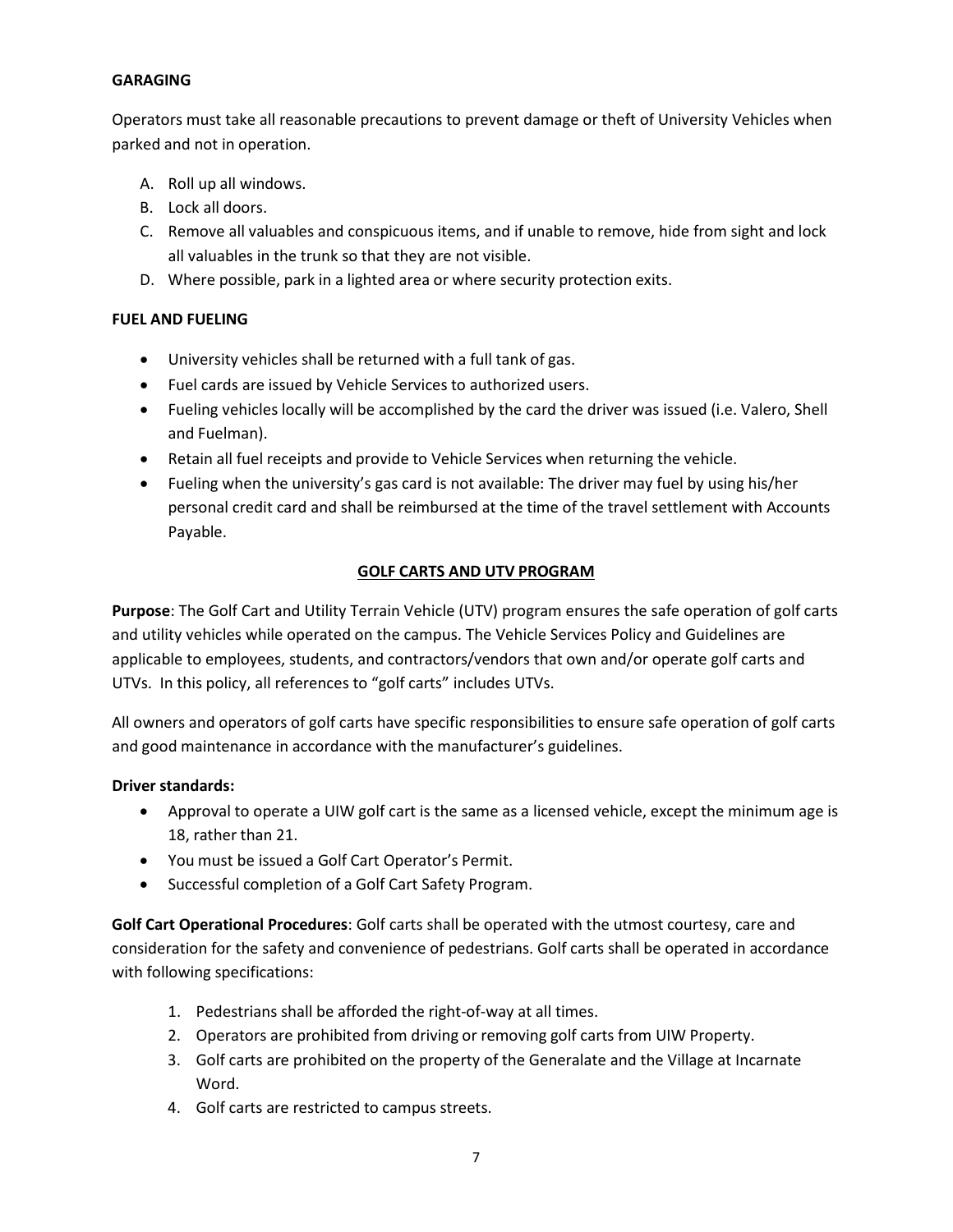- 5. Driving on sidewalks or grass is prohibited except when working requirements dictate otherwise. For security reasons, golf carts containing tools and equipment may park on the grass within the site of the work area.
- 6. A golf cart may enter the courtyard solely for the purpose of loading and unloading, but may not park in the courtyard. The time may not exceed 10 minutes.
- 7. Golf carts are not to be used as a taxi service or to otherwise provide "rides" for people.
- 8. Golf Carts may not damage buildings, gates, bollards, or lawns
- 9. The passenger carrying capacity of golf carts may not exceed the number of seats.
- 10. Campus speed limit (10 mph) and UIW traffic regulations will be observed at all times when operating their assigned golf cart.
- 11. Maintain appropriate distances between vehicles when operating the golf cart.
- 12. Operators are required to maintain both hands on the steering wheel when operating the golf cart. Legs must be kept within the vehicle and in the foot compartment.
- 13. Reduce speed to compensate for adverse road conditions.
- 14. Apply service brakes when parking on steep grades.
- 15. Slow down when making sharp turns to minimize the risk of overturning the golf cart.
- 16. Use of cell phones is prohibited while operating the golf cart.
- 17. Eating or drinking is prohibited while operating the golf cart.
- 18. Golf carts must be parked in designated areas only and may not park in the following areas:
	- Metered parking spaces
	- Fire Lanes
	- Accessible parking spaces and accessible curb cuts
	- Reserved parking spaces
	- Within 20 feet of the main entrance/exit of any building in any manner that would impede the normal flow of pedestrian traffic.
	- On sidewalks or ramps that would impede or block pedestrian and accessiblepathways.

19. Golf carts must have signage visible to the driver that reads as follows: "UIW POLICY: Parking a UIW vehicle or cart in any parking space designated for disabled persons or in areas that block access to these spaces in any way is strictly prohibited."

**Violations**: Violators are subject to having their golf cart impounded, being fined, or having their operators permit revoked, and may result in appropriate disciplinary action consistent with the University's applicable policies and procedures.

### **Responsibilities of Golf Cart Owners and Operators**:

**Department/Vendor Responsibility to Maintain Golf Carts**: UIW departments and vendors are responsible for:

- All repairs and maintenance cost.
- All preventive maintenance and repair records for their assigned golf carts.
- Keep all equipment and safety features in good working order.
- Identify the name of the vendor or department responsible for the golf cart
- Display the number assigned by Vehicle Services on the front of their golf cart.